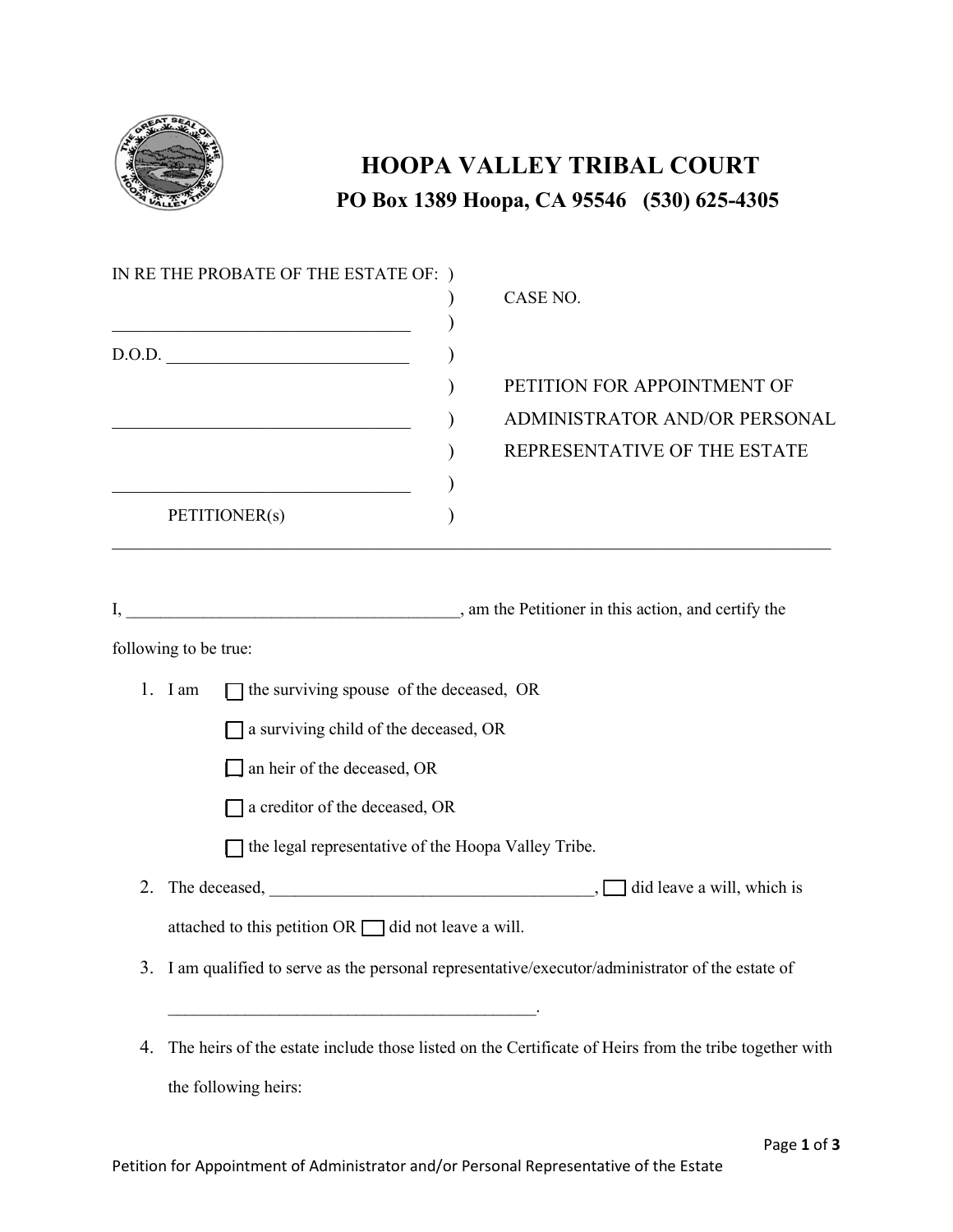|    | <b>NAME</b>                                                                                       | <b>RELATIONSHIP</b> |  |  |
|----|---------------------------------------------------------------------------------------------------|---------------------|--|--|
|    |                                                                                                   |                     |  |  |
|    |                                                                                                   |                     |  |  |
|    |                                                                                                   |                     |  |  |
|    |                                                                                                   |                     |  |  |
|    |                                                                                                   |                     |  |  |
|    |                                                                                                   |                     |  |  |
|    |                                                                                                   |                     |  |  |
|    |                                                                                                   |                     |  |  |
| 5. | All of the heirs listed in the will agree that I should be appointed personal                     |                     |  |  |
|    | representative/executor/administrator of the estate of the deceased, as evidenced by the attached |                     |  |  |
|    | statement(s).                                                                                     |                     |  |  |
|    | Some of the heirs listed in the will do not agree I should be appointed personal                  |                     |  |  |
|    | representative/executor/administrator of the estate of the deceased.                              |                     |  |  |
|    | There are no other heirs listed in the will.                                                      |                     |  |  |
|    | The deceased did not leave a will, and I have attached a list of all the potential heirs, along   |                     |  |  |
|    | with their addresses.                                                                             |                     |  |  |
|    |                                                                                                   |                     |  |  |
|    | <b>RELIEF REQUESTED</b>                                                                           |                     |  |  |
| 1. | An Order should be issued by this Court which recognizes me as the personal                       |                     |  |  |
|    | representative/executor/administrator of the estate of                                            |                     |  |  |
|    |                                                                                                   |                     |  |  |

 $\qquad \qquad \ldots \qquad$ , deceased.

2. That the Court grant me any other relief that is equitable and just.

I CERTIFY under penalty of perjury that the allegations herein are true to the best of my knowledge.